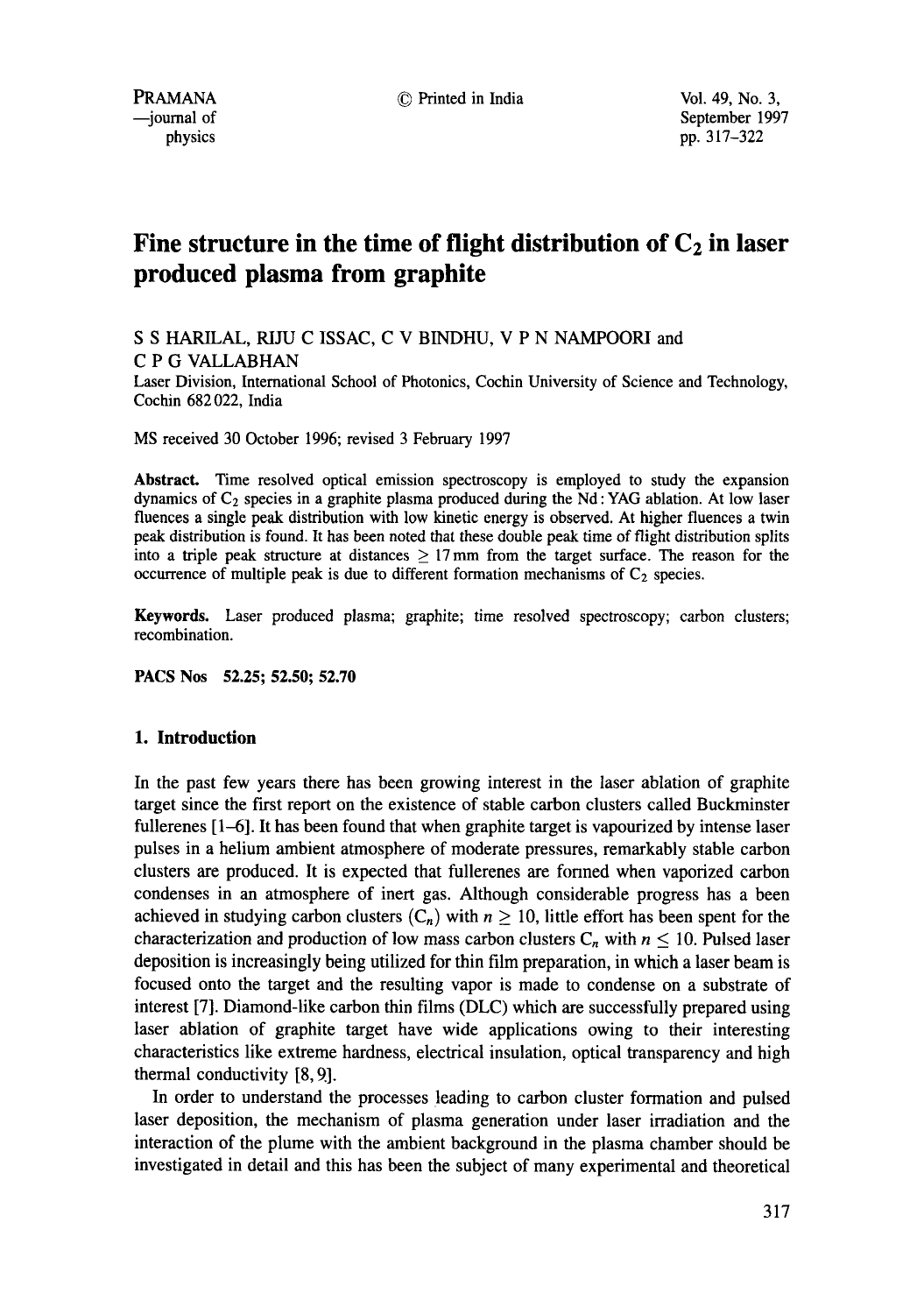## *S S Harilal et al*

investigations [10-16]. In spite of the large number of, reports available in literature, studies on laser produced carbon plasma have not yet yielded a clear cut picture on plasma dynamics of the cluster formation and such a situation arises mainly due to the complexity of the phenomenon involved. In this paper we report a comprehensive study of spatially resolved emission from  $C_2$  molecules using time resolved spectroscopy. The temporally and spatially resolved spectroscopic studies are helpful to optimize parameters of DLC film deposition and to correlate the carbon cluster dynamics. To the best of our knowledge this is the first report regarding the existence of a triple peak in the temporal history of  $C_2$  species from laser produced graphite plasma using time resolved emission spectroscopy.

## **2. Experimental setup**

The experimental setup for the present study has been described elsewhere [17, 18]. A  $Q$ -switched Nd : YAG laser with fundamental frequency (1.06  $\mu$ m, pulse width 9 ns) with repetition frequency 10Hz is focused on a graphite target using a convex lens  $(f = 23 \text{ mm})$ . The target is placed in a chamber with quartz windows in which helium gas at a pressure of 100 mTorr is maintained. The apparent length of the plasma at these pressures is about 25 mm. To avoid errors due to local heating and drilling, the sample is rotated about an axis parallel to the laser beam. The emission from the laser produced carbon plasma is imaged to produce a 1:1 image at, the entrance slit of a high resolution 1 m Spex monochromator, using appropriate focusing and collimating lenses and apertures, allowing spatial resolution better than 0.2mm. The monochromator is equipped with a Thorn EMI Photomultiplier tube (PMT, model KQB 9863, rise time  $<$  2 ns), connected to a digital storage oscilloscope (Iwatsu, model DS 8621, maximum sampling rate 200 MHz) with 50 ohm termination. The oscilloscope is synchronized with laser pulse using an internal trigger from the laser. The time of flight (TOF) of  $C_2$ emission is recorded by setting the monochromator so as to record the spectral emission at  $\lambda = 516.5$  nm corresponding to the (0,0) band of the Swan system  $(d^{3}\Pi_{g} \rightarrow a^{3}\Pi_{u})$ . Studies are made for various laser fluences as well as by varying the spatial separation normal to the target surface.

## **3. Results and discussion**

Time resolved studies of emission lines from  $C_2$  species were made using oscilloscope traces. Each temporal profile represents a complex convolution of different factors that governs the temporal history of the emitting species, its production mechanism and rate, its flight past the viewing point and its radiative and collisional decay rate. Time resolved emission from any species shows a definite time delay for emission with respect to the laser pulse. The time difference between the initiation of the plasma and the time taken by the species to reach a specific point inside the plasma is called time delay of that particular species. There are many reasons for the occurrence of time delay for emission from any species which includes time of flight (TOF) of the species, thermal processes leading to plasma from the target, diffusion of the species through electric field created by other charged species, recombination and/or dissociation of the species etc. For e.g., if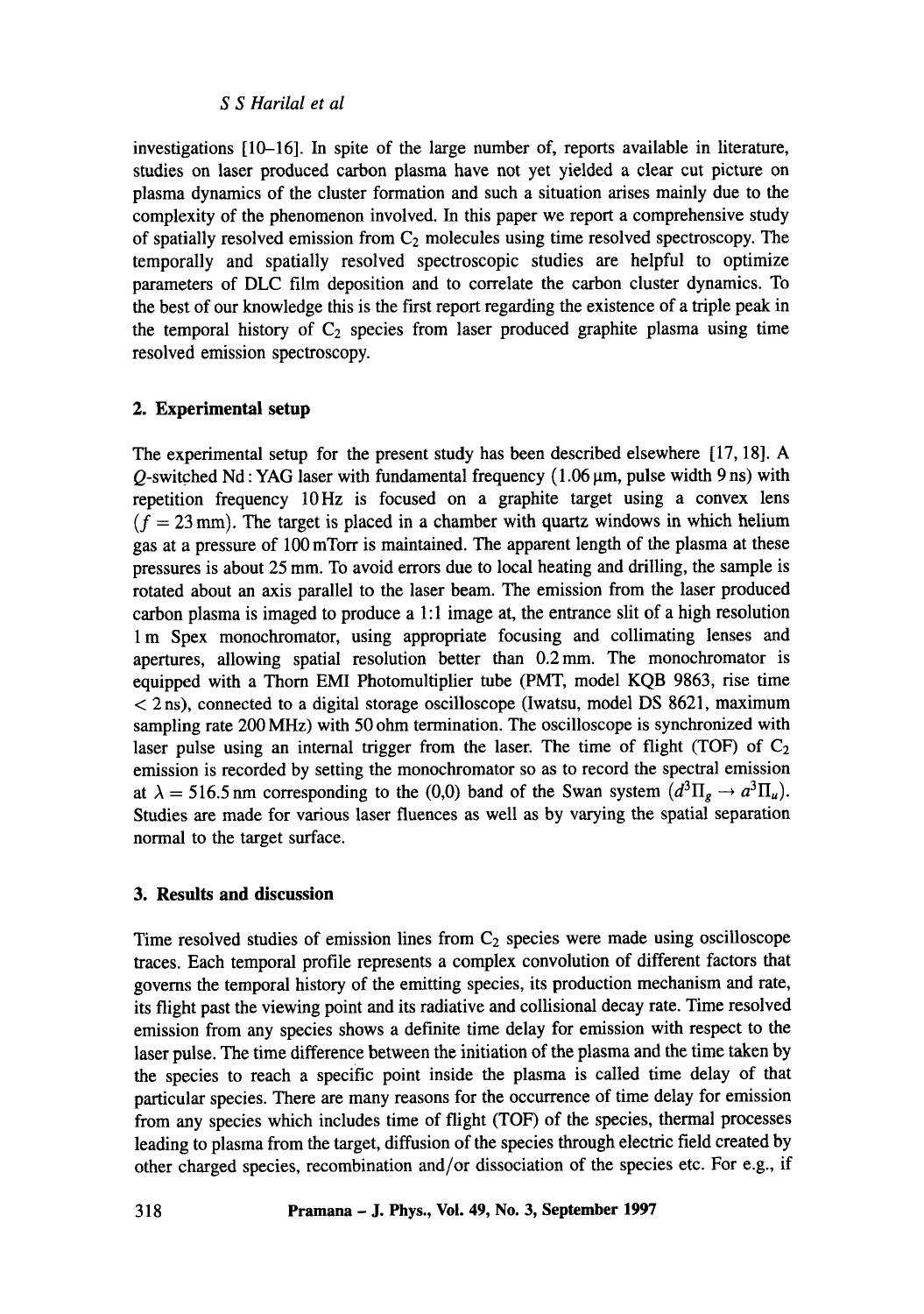*Laser produced Plasma* 



**Figure 1.** Intensity variation with time for 516.5 nm spectral emission from  $C_2$ observed at 5 mm away from the target for laser fluences (a)  $12.7 \text{ J cm}^{-2}$  (b)  $26.7 \text{ J cm}^{-2}$ , (c)  $28 \text{ J cm}^{-2}$  and (d)  $29.3 \text{ J cm}^{-2}$ .

optical emission arises from electron impact excitation of species in the laser produced plasma, the excitation rate is proportional to the electron and species densities. Thus the time dependence of the emission intensity would be affected by the motion of electrons and that of the particles. Recently we reported spatial and temporal studies of  $C_2$  species which reveal a double peak structure in time of flight (TOF) emission pattern beyond a threshold laser fluence [19]. Below this threshold laser fluence, only single peak TOF distribution is observed. The faster peak keeps on narrowing and the slower one becomes broadened with increasing helium pressure [20]. It is also noted that intensities of these peaks vary with laser fluence and helium gas pressure. The typical temporal profile for  $C_2$ species (choosing  $\lambda = 516.5$  nm corresponding to (0,0) band of Swan system at a distance 5 mm from the target for different laser fluences are given in figure 1. The initial spike in the figure is due to scattering caused by the laser beam, and can be used as a time marker. These double peak structure of  $C_2$  species from carbon plasma were assigned due to species corresponding to those generated by dissociation of higher clusters which gives rise to slower velocity components, while those generated by many body recombination apparently gives rise to faster peak which are present only at higher laser fluences [19].

The present paper reports the observation of a triple peak structure in the temporal profile of  $C_2$  species at distances  $\geq 17$  mm from the target surface. TOF spectra for  $C_2$ species at various distances from the target is given in figure 2(a-f) for a laser fluence of  $32 \text{ J/cm}^2$ . For distances less than 17 mm from the target surface, there exist only a double peak structure in the TOF distribution (figures 2(a) and (b)). Thus, there exists a critical distance below which only double peak structure is observed while triple fold structure is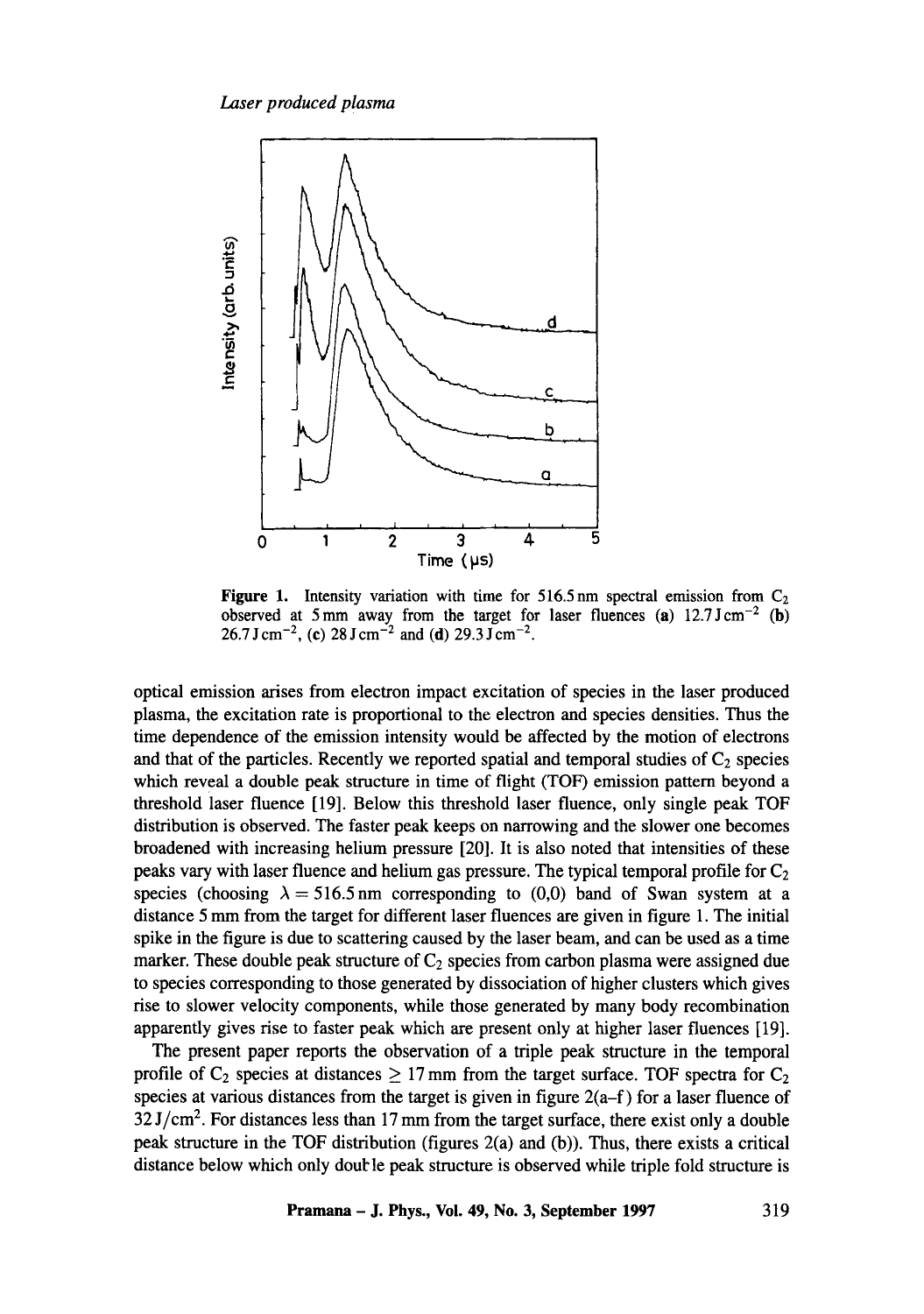*S S Harilal et al* 



**Figure 2.** Intensity variation of spectral emission with time for  $C_2$  species **(516.5nm) at different distances from the target. Distances are (a) 4mm, (b)**  10 mm, (c) 17 mm, (d) 18 mm, (e) 20 mm and (f) 22 mm. These TOF spectra are recorded at a laser fluence of  $32 \text{ J/cm}^2$  and at a helium pressure of  $100 \text{ mT}$ orr.

**observed beyond that critical distance. There are few reports which describe the triple fold time of flight (TOF) distribution in laser generated plasma from graphite target.**  Lowndes *et al* [21] recently observed three 'modes' of incident species in the TOF profile

**320 Pramana - J. Phys., Vol. 49, No. 3, September 1997**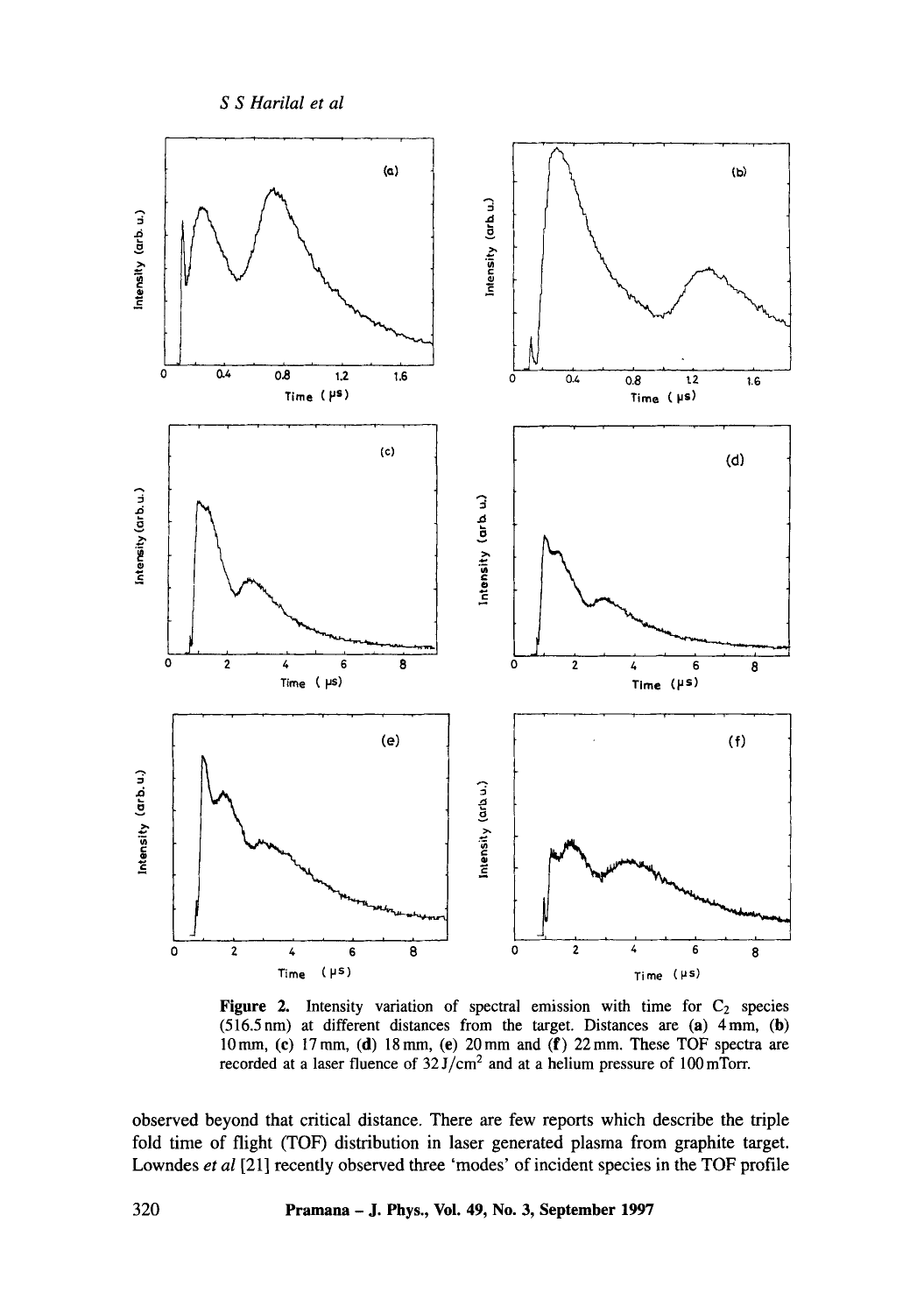### *Laser produced plasma*

using ion probe method and they attributed it to scatterd ions, ions that are slowed by gas phase collisions and slow moving clusters formed through collisions respectively. Tasaka *et al* [22, 23] observed triple fold plume structure during Nd:YAG laser ablation of graphite in helium ambient atmosphere and during optical emission studies using streak camera. They found that the fastest component is composed of carbon ions, second fastest component is due to compressed neutral molecules and the slowest component is the radial vapor from the graphite target. But the triple peak structure observed in these studies using time resolved spectroscopic technique is a highly spatial dependent one.

Two mechanisms exists for the  $C_2$  formation, viz, dissociative and recombinational mechanisms. Most of the models of fullerene formation are based on the recombination mechanism, i.e., the formation by nucleation from carbon vapour consisting of carbon atoms and very small carbon molecules [24]. It is well known that graphite exhibits a large difference between the inter-layer and the intra-layer bond strengths. At low fluence, graphite will be ablated layer by layer producing large particles which in turn get dissociated to form  $C_2$  species [25]. The dissociative mechanism can further be supported by the observation of long duration of Swan band emission at low fluences. At low laser fluences as in figure 1, only a slowly propagating component with low kinetic energy is observed. The larger masses of  $C_n$  will result in longer delays which are observed in the  $C_2$  emission (dissociative mechanism) occurring at the lower fluences. The dominant mechanism for the production of  $C_2$  Swan band emission at low fluences is the electron collision with  $C_n$  cations and neutrals  $(n > 2)$  followed by dissociation where one of the fragments is an ejected  $C_2$  molecule [15]. As the laser fluence is increased, clusters with lower values of *n* will be ejected directly from the target. Above a threshold laser fluence, temperature of the plasma becomes so large so as to dissociate  $C_n$  to neutral and ionized carbon atoms just outside the target. During spectral analysis, we observed that at low fluence levels, the emission spectrum is dominated by  $C_2$  molecules whereas at higher fluences the plasma emission is mainly due to ionic species of carbon up to C IV along with  $C_2$  species. At higher fluence levels, Swan band formation is mainly due to electronion and ion-ion recombination. It is observed here that at high laser fluences, after a threshold, an emission peak showing a faster component with higher kinetic energy for  $C_2$  molecules begins to appear. The observation of highly energetic peak at high laser fluences is attributed to the many body recombination of these carbon ions and electrons.

From the studies of ionic species it is found that the concentration of ionic species depend very much on the laser intensity. The expansion velocities of ionic species are found to be increased with increasing ionization. The expansion velocities calculated from the kinetic energy distribution of these ionic species are found to be maximum at 40 km/s, 58 km/s and 80 km/s for C II, C III and C IV respectively at a laser fluence of  $32J/cm<sup>2</sup>$ . Hence most of the highly ionized atoms are located at the front of the expanding plasma which are followed later in time by species of lower stages of ionization. It is noted that the newly formed peaks have almost identical kinetic energy distributions in comparison with highly energetic ions. The observation of splitting of the recombinational peak at higher spatial distance is due to delays caused by different recombinational formation mechanism of  $C_2$  species in the laser induced carbon plasma. The presence of helium ambient gas helps cooling of plasma so as to reduce the plasma temperature and confinement of the same, thereby increasing the recombination rate.

In conclusion, we have observed a triple peak structure in the time profile of  $C_2$  species